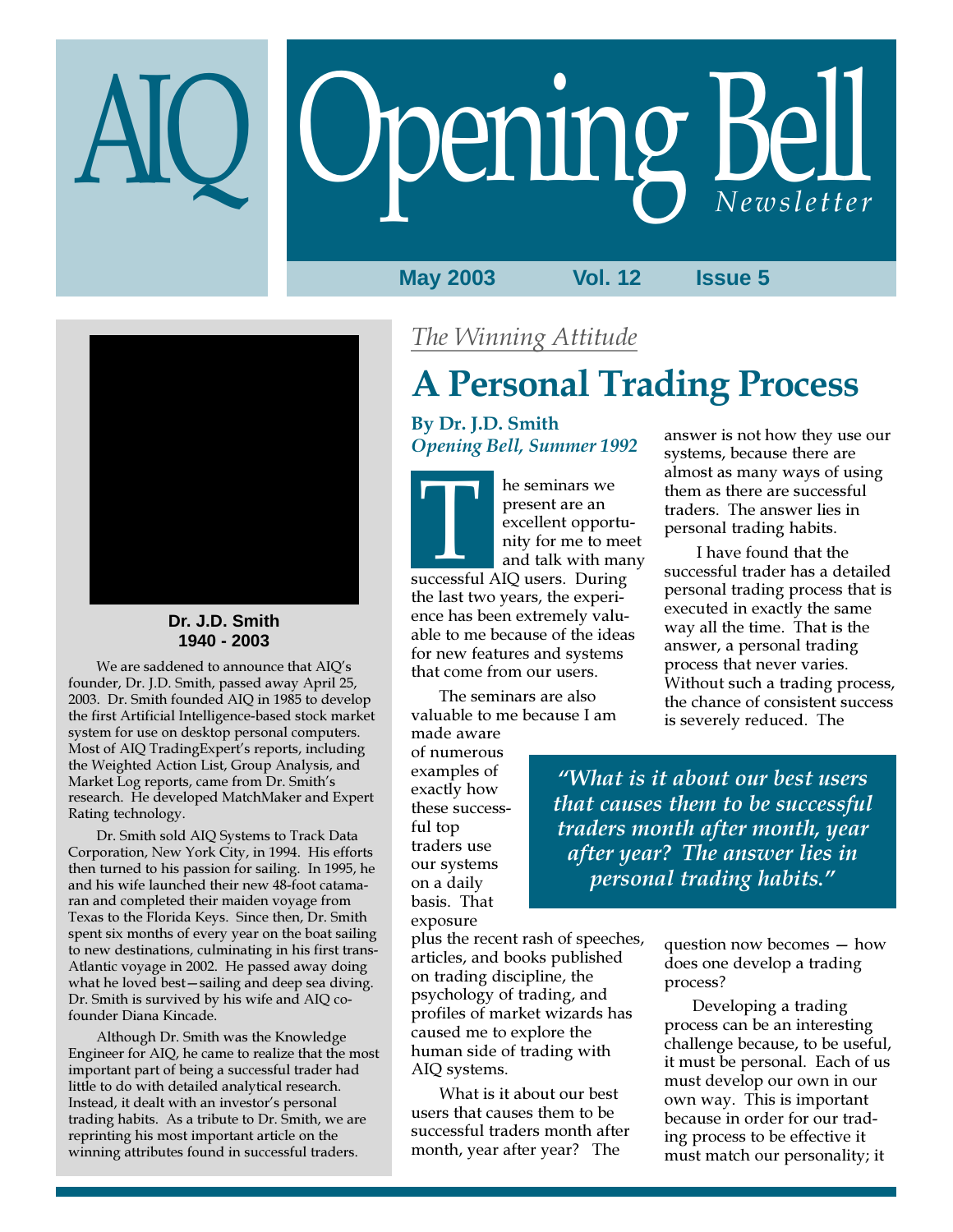#### AIQ Opening Bell May 2003

it, and believe what it will do for us.<br>We must over our own process must take advantage of our strengths and it must compensate for our weaknesses. We must believe in We must own our own process.

A trading process is a detailed, step by step implementation of our personal trading plan. Thankfully, there exists a body of knowledge to assist in developing such a plan.

The general theory of command systems offers useful concepts of planning and control. The literature on trading techniques and trading discipline offers numerous personal qualities which have an impact on trading success. Combining planning and control concepts with the qualities of good trading practice provides us with a suitable framework upon which to build our own trading process.

None of these personal qualities are particularly new. They are heavily discussed in the literature on personal behavior as well as trading. None of the planning concepts are new. They have been developed over many years of study of command and control theory. What is new is the handle I have given to this combined approach. I call it DOFPIC, which stands for the qualities necessary for successful trading: discipline, organization, focus, patience, independence, and confidence.

We must develop the discipline to organize and focus our trading activities into an intelligent process. With discipline comes the patience, independence, and confidence essential to successful trading. In a word, DOFPIC. I find it much easier to just say (to myself of course) that I am a DOFPIC kind of guy. However you may do it, I find it beneficial to use DOFPIC as a personal "mantra," and I suggest repeating it often as positive self-talk.

 The design of a trading process is critical to the development and nurturing of the DOFPIC qualities. As we approach this objective, it is useful to remember the principles used for designing command and control systems:

The first principle is goal orientation — having a clear understanding as to the goals of the process and constantly reviewing those goals to insure their applicability over time.

The second principle is understanding the transformation from market



information to decisions to action, a rule inherent in any trading process.

The third principle is the need for control over the execution of the process, and control over the outcome of the process — the return.

The last major principal is the requirement for periodic evaluation and review of the process. The environment, the information, the technology, the trader, and the market itself will change over time. The trading process will need to be modified to reflect these changes.

The qualities represented by DOFPIC transcend trading the stock market, but they have special significance here because adroit application of these qualities will allow us to meet some of our personal objectives.

Discipline is the ability to follow our trading plan, which allows us to control the fear and greed that are the prime motivations moving the market.

Organization is the specific process — the daily logs, the money management rules and the risk management stops we use to execute the plan.

Focus is the quality that allows us to be specific on which market

instruments we trade and our role in the trading process.

Patience is a constant reminder to trade carefully and to wait until our market has a shape that offers a very good chance of success.

 Independence is the ability to ignore advice and tips from people outside of the AIQ world, people who most certainly know less about what is going on than we do.

Confidence in ourself and in our trading process follows from the other qualities, and is absolutely required for successful trading.

The DOFPIC trading process schema is shown in the figure at left. It illustrates the interaction between DOFPIC qualities and the trading process itself. In one sense, the figure could be drawn with fuzzy lines in place of the solid interior lines to represent the fact that all six qualities revolve around and through each other and through the trading process.

There is no one starting point. It is just as meaningful to start, for example, with confidence and to ask what qualities are needed to be a confident trader. Not surprising, the answer is independence, patience, focus, organization, discipline, and an intelligent trading process.

Future articles in the Opening Bell and lectures in our seminar series will explore how to design a personal trading process that encompasses AIQ software and DOFPIC. These articles and lectures will include examples of the various elements and procedures within the process, and will be intended as examples only.

In the final analysis, it is up to each one of us to design our own personal trading process that we believe in and trust. A trading process that matches our personality, and that takes advantage of our strengths and compensates for our weaknesses. In the end, this process will help us reach our personal objectives.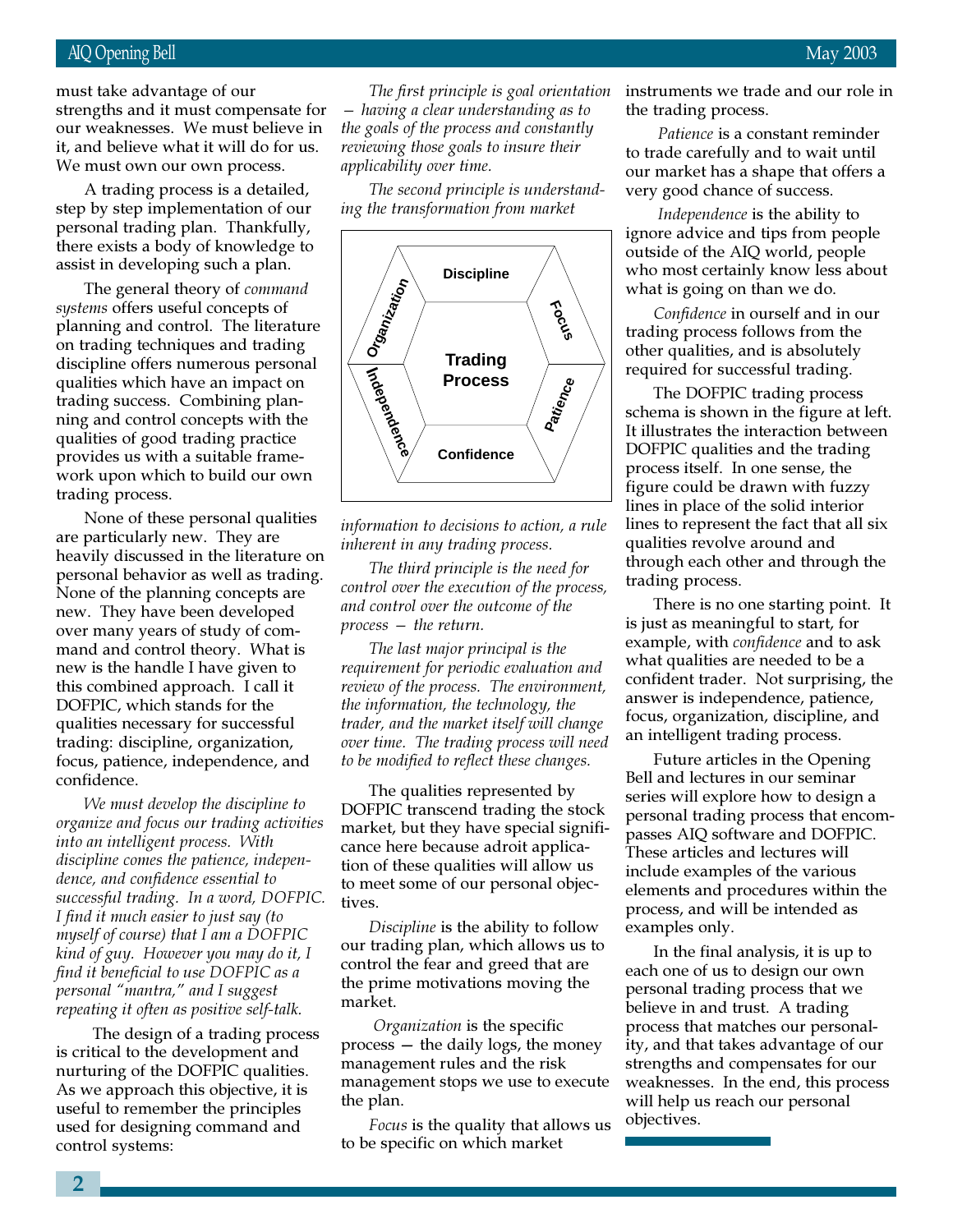#### **In This Issue**

How to broaden your Expert Design Studio trading models:

|  |  |  | 1) Incorporate market timing. |  |
|--|--|--|-------------------------------|--|
|--|--|--|-------------------------------|--|

2) Screen for stocks that have passed a rule within the last five days rather than the current day only. 3) Create an EDS report ..................... 3

Indicators worth watching: The Positive Volume Index and the Negative Volume Index ...................... 7

| Market Review:                 |  |
|--------------------------------|--|
| AIQ's market timing signals  8 |  |

The Opening Bell Newsletter is a publication of AIQ Systems P.O. Box 7530 Incline Village, Nevada 89452

## Expert Design Studio Techniques

## Manipulating Pre-Built Rules Can Broaden Your EDS Trading Systems

#### By David Vomund

T<br>Tun trad

he Expert Design Studio (EDS) package was designed to be easy to use, allowing users to build their

own trading systems by cutting and pasting pre-built screening rules. There are cases, however, when you want to do a bit more manipulation of the rules when developing a model.

For instance, some people want to include market timing rules in their stock

selection systems. EDS can do that. Some people want to screen for stocks that have recently passed a rule rather than simply listing the stocks that pass the rule

on the current day only. EDS can do that. In this article, we'll explain how to accomplish these tasks and we will also show you how to build an EDS report.

## Incorporating Market Timing

Nearly all of the EDS models that we've discussed in past issues of the Opening Bell are pure stock screening models. If a stock passed the screening it was purchased. However, many people want to incorporate market timing in their trading. When the market is poor,

no long selections are analyzed. EDS has the ability to incorporate market timing rules.



Market timing rules can be created based on any of AIQ's technical indicators applied to a market index. For this article, we'll use the SK-SD indicator and the S&P 500 index. Our rule states that

"Some people want to include market timing rules in their stock selection systems… Some people want to screen for stocks that have recently passed a rule rather than simply listing the stocks that pass the rule on the current day only. EDS can do these tasks."

> we only want EDS to analyze stocks when the SK line, the faster of the two lines, is above the SD line. Figure 1 shows that a backtest of this rule will have us in the market about half the time.

Here is the EDS code for our market timing system:

#### rule1 if [sk]>[sd].

#### rule2 if tickerrule("spx",rule1).

In this simple code, the first rule defines the market timing indicator and the second rule allows the indicator to be run on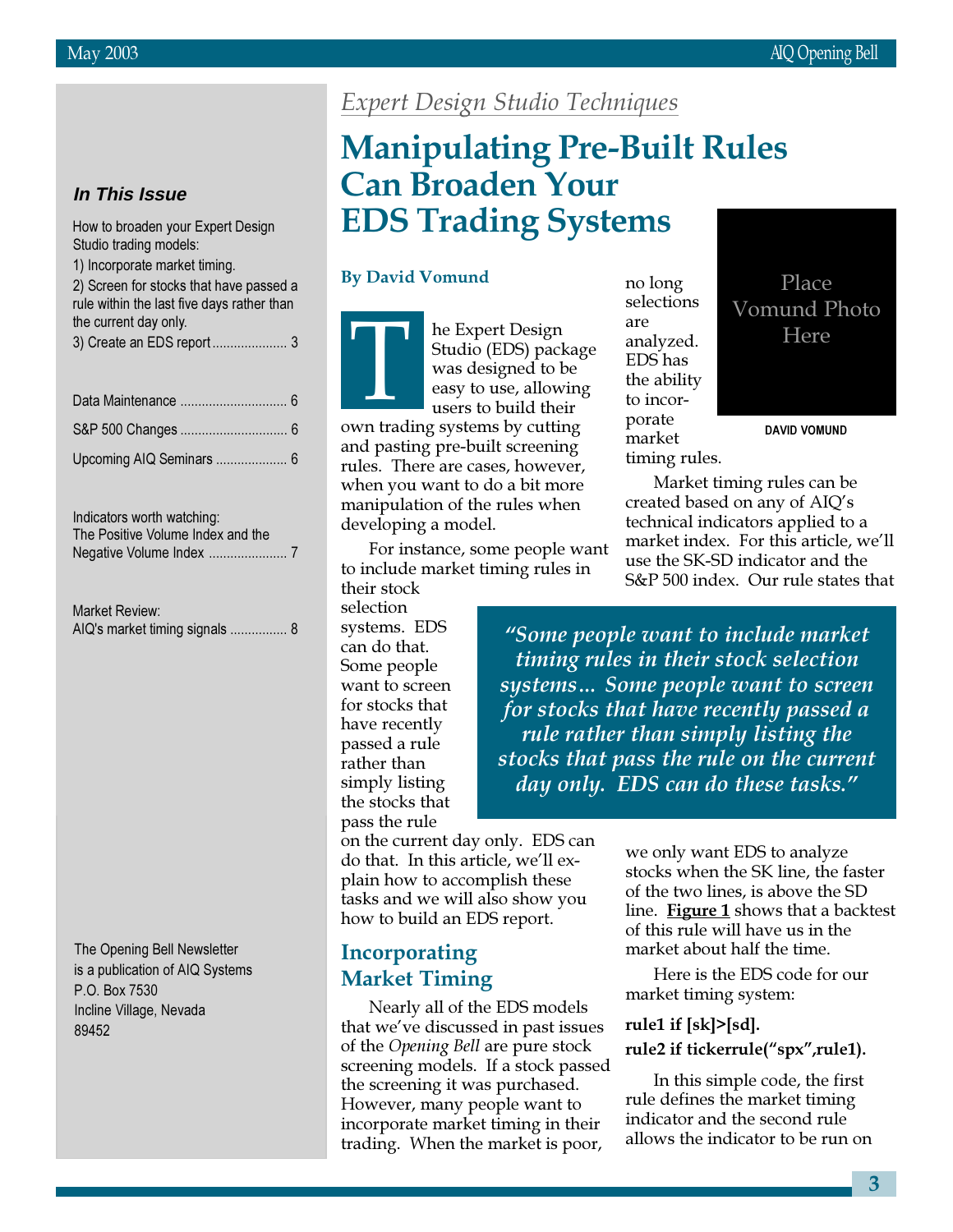would modify rule1. the S&P 500 (ticker SPX). If you want the market timing model to use a different indicator, then you

For example, if you only want to run an EDS system when the S&P 500's Velocity indicator is above zero, then the code for the first rule would be:

#### rule1 if [velocity]>0.

If you want to run an EDS system when the S&P 500's Phase indicator is increasing, then you would change the code to:

#### rule1 if [phase]>val([phase],1).

To incorporate this market timing code into a stock screening model, simply include rule2 as part of the final screening rule. By incorporating market timing code in EDS, you can test various market



田町 For Help, press F1

**Figure 1.** Chart of S&P 500 with SK-SD indicator displayed in lower window. Market timing rule allows long buys only while the SK line (lighter shade) is above SD line.

"By incorporating market timing code in EDS, you can test various market timing systems and see how these systems affect the overall performance compared to stock screening models."

|                                                                                                              | Untilled - Expert Design Studio  |                          |  |                  | 同例図 |
|--------------------------------------------------------------------------------------------------------------|----------------------------------|--------------------------|--|------------------|-----|
|                                                                                                              | <b>Ele Edit Beport View Help</b> |                          |  |                  |     |
| Ic                                                                                                           | a deems                          | 3 中国公民                   |  |                  |     |
| 오동티                                                                                                          | 40                               | 471703 E MOR 0 0 0 0 0 0 |  |                  |     |
| <b>ID</b> Rule Library                                                                                       | <b>B</b> laifidays               |                          |  |                  |     |
|                                                                                                              | date                             |                          |  |                  | ×   |
|                                                                                                              | 04/07/03                         |                          |  |                  |     |
|                                                                                                              | 04/10/03                         |                          |  |                  |     |
|                                                                                                              | 04/10/03                         |                          |  |                  |     |
|                                                                                                              | 04/10/03                         |                          |  |                  |     |
|                                                                                                              | 04/10/03                         |                          |  |                  |     |
|                                                                                                              | 04/10/03                         |                          |  |                  |     |
|                                                                                                              | 04/07/03                         |                          |  |                  |     |
|                                                                                                              | 04/10/03                         |                          |  |                  |     |
|                                                                                                              | 04/07/03                         |                          |  |                  |     |
|                                                                                                              | 04/11/03                         |                          |  |                  |     |
|                                                                                                              | 04/10/03                         |                          |  |                  |     |
|                                                                                                              | 04/07/03                         |                          |  |                  |     |
|                                                                                                              | 04/10/03                         |                          |  |                  |     |
|                                                                                                              | 04/07/03                         |                          |  |                  |     |
|                                                                                                              | 04/07/03                         |                          |  |                  |     |
|                                                                                                              | 04/11/03                         |                          |  |                  |     |
|                                                                                                              | 04/11/03                         |                          |  |                  |     |
|                                                                                                              | 04/10/03                         |                          |  |                  |     |
|                                                                                                              | 04/07/03<br>04/07/03             |                          |  |                  |     |
|                                                                                                              | 04/10/03                         |                          |  |                  |     |
|                                                                                                              | 04/10/03                         |                          |  |                  |     |
|                                                                                                              | 04/11/03                         |                          |  |                  |     |
|                                                                                                              | 04/08/03                         |                          |  |                  |     |
|                                                                                                              | 04/10/03                         |                          |  |                  |     |
|                                                                                                              | 04/11/03                         |                          |  |                  |     |
|                                                                                                              | 04/10/03                         |                          |  |                  |     |
|                                                                                                              | 04/07/03                         |                          |  |                  |     |
|                                                                                                              | 04/07/03                         |                          |  |                  |     |
| <br> - 13세국 4세우오초 24대 34대 34대 35년 3월 23일 34대 24대 35월 35일<br>   - 13세국 34대 34대 34대 34대 35년 34대 34대 34대 34대 35 | 04/10/03                         |                          |  |                  | 븨   |
| For Help, press F1                                                                                           |                                  |                          |  | <b>Barrat</b> 31 | NUM |

**Figure 2.** Expert Design Studio window with contents of Last5days folder displayed. Symbols of all stocks that passed the screen are listed along with the date when the screen criteria was met.

timing systems and see how they affect the overall performance of a stock screening model.

ADX Rate

**V** Close

 $(0.38)$ 868.3

## Screening for Recent Activity

16

 $\frac{1}{2}$  in Eq. (

Dimonented

When you build an Expert Design Studio model, the screening techniques are usually based on the activity of the most current data. There are times, however, when you may want to allow a stock to pass the screening if the rule has fired within a fixed period of time. That will produce more trades than if we state that the rule must fire on the current day only.

Let's look at an example. Suppose we want to screen for stocks whose Positive Volume Index (P-Vol) indicator has crossed above its Signal line. We would use the following code:

#### rule1 if val([p-vol],1) < val([p-vol esa],1) and  $[p$ -vol] >  $[p$ -vol esa].

The first part of this rule states that the P-Vol indicator was below its exponentially smoothed moving average yesterday while the second

4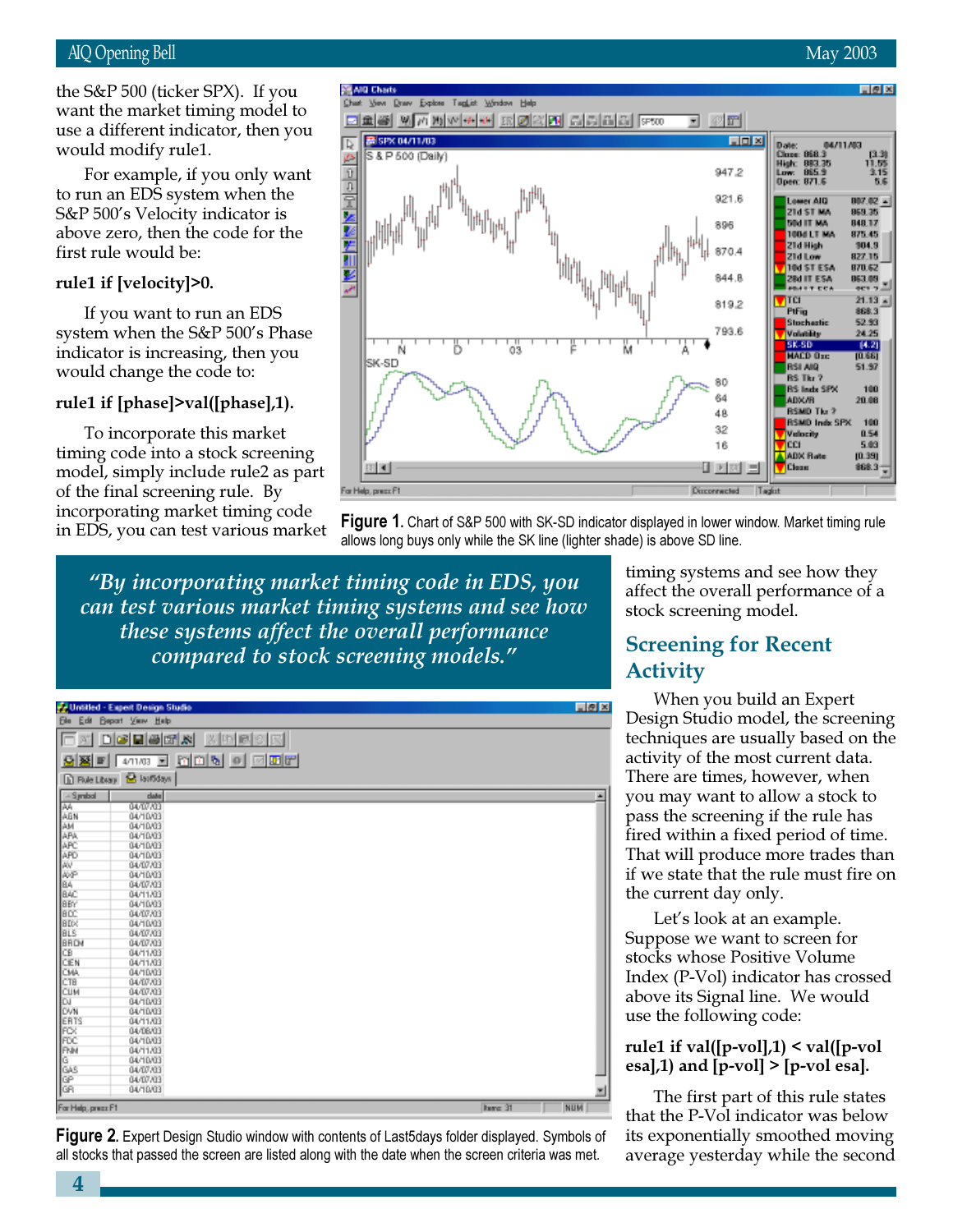#### May 2003 AIQ Opening Bell

part of the rule states that the indicator is above its exponentially smoothed moving average today.

As we build a trading system we may find that a rule such as this eliminates too many trades. When this is the case, we can change the model to allow stocks to pass the screening rule anytime in the last five days. In our example, we can screen for stocks whose P-Vol indicator moved above its exponentially smoothed moving average anytime in the last five days. Here is the code:

|                       | MacDRM EDS - Expert Design Studio<br>Film Edit Report View Help |              |                                                                    |                                     | 同例図                     |
|-----------------------|-----------------------------------------------------------------|--------------|--------------------------------------------------------------------|-------------------------------------|-------------------------|
|                       | <b>XIDGEGR</b>                                                  | <b>XDBCX</b> |                                                                    |                                     |                         |
|                       |                                                                 |              |                                                                    |                                     |                         |
| 公図回                   | e dels de sigle<br>4/11/03                                      |              |                                                                    |                                     |                         |
| <b>In Rue Library</b> | <b>B</b> laifidays                                              |              |                                                                    |                                     |                         |
| -Sentral              | Department                                                      |              | Close Group                                                        | Sedor                               |                         |
| PA.                   | different differences.                                          |              | <b>START Alberton</b>                                              | Materials                           |                         |
| ABN                   | Allegam Inc.                                                    |              | 68.41 Pharmaceuticals                                              | Pharmaceuticals & Biotechnology     |                         |
| AM                    | American Breekings D. A.                                        |              | 13.43 Hourspaper 3. Specialties                                    | Commerce Durables: 3. Account       |                         |
| APA                   | Apache                                                          |              | 60.60 Oil Exploration & Production                                 | Energy                              |                         |
| <b>APC</b>            | divantative                                                     |              | 44.96 Oil Exploration & Production                                 | Energy                              |                         |
| APD                   | die Persein is Channel Inc.                                     |              | 41.24 Inchesial Rasser                                             | Materiale                           |                         |
| AW.                   | Avera inc.                                                      |              | 2.35 Computers Nativotking?                                        | Technology, Herdysen, Tools & Equip |                         |
| 政府                    | American Experts Co.                                            |              | 34.87 Francial Diversited                                          | <b>Discoverient Financials</b>      |                         |
| BA.                   | Bosing Co.                                                      |              | 27.40 Autorpace/Defense                                            | <b>Capital Goods:</b>               |                         |
| <b>BAC</b>            | BenkAmerica Corp.                                               |              | 71.34 Benke                                                        | <b>Discussibed Financials</b>       |                         |
| lagy.                 | Best Bue Co Inc.                                                |              | 30.18 Fatal (Dorandare & Electronical                              | <b>Betaling</b>                     |                         |
| lace                  | <b>Boise Carrowle Com</b>                                       |              | 22.97 Paper Products                                               | Materials                           |                         |
| la px                 | Barrion Dickinson N.Co.                                         |              | 33.90 Health Case Equipment                                        | Healthcare Exuberent and Services:  |                         |
| laus                  | <b>Bellouth Com</b>                                             |              | 23.05 Integrated Telecommunication Sing Telecommunication Services |                                     |                         |
| Івясм                 | <b>Brandcare Corporation</b>                                    |              | 13.49 Serviceveluptors                                             | Technology, Herdysen, Tools & Equip |                         |
| ICB.                  | Chubb Com                                                       |              | 46.50 Insurance (Property-Cancello)                                | Imparine Sector                     |                         |
| Іски                  | Disna Drani                                                     | 4.98         |                                                                    |                                     |                         |
| CMA.                  | Constitution Inc.                                               |              | 38.80 Barán                                                        | <b>Discussional Equatorials</b>     |                         |
| CTB                   | Copper Tim & Rubr Co.                                           |              | 13.49 Tiers & Rubber                                               | Automobiles and Components          |                         |
| Ісим                  | Curanica Inc.                                                   |              | 25.71 Construction & Farm Machinery.                               | <b>Capital Goods</b>                |                         |
| loa.                  | Flows Jones & For Inc.                                          |              | 37.58 Publishing & Pinting                                         | Media                               |                         |
| <b>DVN</b>            | Devon Energy Corp.                                              |              | 48.88 Oil Exploration & Production                                 | Energy                              |                         |
| <b>ERTS</b>           | ELECTRONICARTS INC.                                             |              | 58.13 Application Software                                         | Software and Services               |                         |
| lifox.                | Freepot-McMaren Copper.                                         |              | 18.09 Metab Mining                                                 | Materiale                           |                         |
| <b>FDC</b>            | First Date Corp.                                                |              | 35.00 Survices (Data Processing)                                   | Commercial Services: and Supplets   |                         |
| inw                   | Farmie Mae                                                      |              | 68.01 Francial Diversited                                          | <b>Discoveries of Emmergency</b>    |                         |
| lG.                   | <b>Gilberto</b> , Cen                                           |              | 31.57 Percent Products                                             | Hira material L. Parentral Products |                         |
| GAS                   | Moor Inc.                                                       |              | 29.15 Gar Utilian                                                  | 1160 km                             |                         |
| <b>GP</b>             | Georgia Pac Cosa                                                |              | 14.81 Paper Products                                               | Materials                           |                         |
| <b>RR</b>             | <b>Boodrich Concration</b>                                      |              | 14.17 Autorpace/Defense                                            | <b>Capital Goods</b>                | $\overline{\mathbf{r}}$ |
| For Help, prepa F1    |                                                                 |              |                                                                    | bare: 74                            | <b>ВШИ</b>              |

Figure 3. Expert Design Studio window with contents of Last5days folder displayed. Note that four information fields have been added by pasting UDF's into the original screening rule file.

#### rule1 if val( $[p$ -vol],1) < val( $[p$ -vol esa], $1)$  and [p-vol] > [p-vol esa].

#### last5days if scanany(rule1,5).

In EDS we can insert a

date is ruledate().

After this rule is added, go to EDS and click on the "last5days" folder. On the title bar, right-click

"As we build a trading system we may find that a rule eliminates too many trades. When this is the case, we can change the model to allow stocks to pass the screening rule anytime in the last five days."

"last5days" folder and run the scan on our database of stocks. A list of the stocks that pass the screening will be added to this folder.

We can also add a User Defined Function that finds the date the rule was passed. To do this, we add the following code to the EDS model:

choice. Choose User Defined Functions, highlight the Date rule and click OK. With this completed, you can scan your

on Symbol and select the Insert

database of stocks and this model will give you a list of stocks that had their P-Vol indicators rise above their moving averages and it will tell you the date of each occurrence (**Figure 2**).

### Creating an EDS Report

In the previous section, we briefly described how to manually add a date column to our EDS model. In this section, we'll expand the columns and build a

## AIQ Opening Bell Newsletter

David Vomund, Publisher G.R. Barbor, Editor P.O. Box 7530 Incline Village, NV 89452

AIQ Opening Bell does not intend to make trading recommendations, nor do we publish, keep or claim any track records. It is designed as a serious tool to aid investors in their trading decisions through the use of AIQ software and an increased familiarity with technical indicators and trading strategies. AIQ reserves the right to use or edit submissions.

While the information in this newsletter is believed to be reliable, accuracy cannot be guaranteed. Past performance does not guarantee future results.

© 1992-2003, AIQ Systems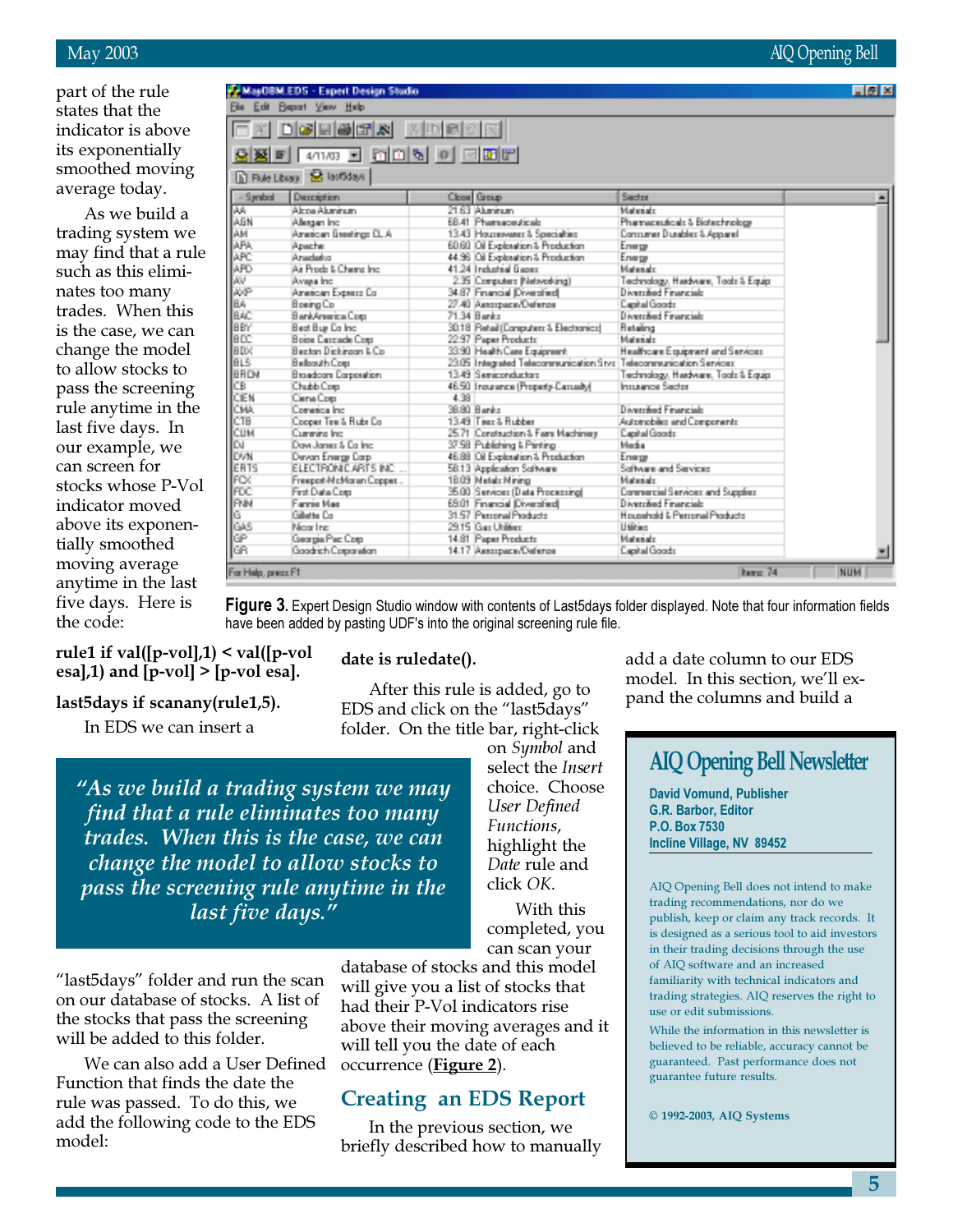accomplish this by copying and report that displays more information on the stocks that pass the screening. Even better, we can pasting rather than manually typing.

Your AIQ software comes with a file that contains several pre-built

"…we'll expand the columns and build a report which displays more information on the stocks that pass the screening. Even better, we can accomplish this by copying and pasting rather than manually typing."

User Defined Function (UDF) rules. To open this file, go to EDS and click File and then Open. Double-click the EDS Strategies folder. Next, double-click the Pre-Built Functions Demos folder.

into the EDS model, we highlighted the folder that contained the final EDS screening rule (the last<sup>5</sup>days rule). Next, highlight Symbol on the title

STOCK DATA MAINTENANCE

#### The following table shows stock splits and other changes:

| <b>Stock</b>         | Ticker       | Split/Div | Approx. Date |
|----------------------|--------------|-----------|--------------|
| Simmons 1st National | <b>SFNCA</b> | 2:1       | 05/02/03     |
| <b>Bank of Marin</b> | <b>BMRC</b>  | $5\%$     | 05/06/03     |
| Quicksilver Inc.     | <b>ZOK</b>   | 2:1       | 05/09/03     |
| Wilshire State Bank  | WSBK         | 10%       | 05/16/03     |
| Valley Nat'l Bancorp | VLY          | 5%        | 05/19/03     |
| Nisson Co. Ltd. ADS  | <b>NIS</b>   | 2:1       | 05/23/03     |
| Ameron Int'l Corp.   | AMN          | 2:1       | 05/28/03     |
| Desert Comm. Bank    | <b>DCBK</b>  | 2:1       | 06/02/03     |

#### Trading Suspended:

HealthSouth Corp. (HRC), Regis Corp. (RGIS), UAL Corp. (UAL), Fleming Cos. (FLM), Chart Industries (CTI), Amcast Industrial (AIZ), Pharmacia Corp. (PHA)

#### Name Changes:

Versicor Inc. (VERS) to Vicuron Pharm. (MICU)

Highlight the How To Use Tickerrule choose User Defined Functions, and file and click OK.

This file contains several choices of pre-built UDFs. A rule is a UDF if the second word in the rule is "is." In this file we chose to copy the Close, Group, and Sector UDFs to the clipboard. These

> UDFs can be pasted into any EDS file that you use. For this example, we pasted the UDFs into our P-Vol model.

With these UDFs placed

bar and right-click. Select Insert,

then individually select the UDF rule names.

Your EDS screening will now appear in a report format, showing the name of each stock that passes the screening along with its closing price, industry group, and industry sector (**Figure 3, page 5**).

With the report created, you can click on any column title to sort the data by that column. In addition, you can move the file to a spreadsheet program by clicking Report, Export, and then save the file using a csv format.

David Vomund publishes VIS Alert, a weekly investment newsletter. For free trial issues, call 775-831-1544 or go to www.visalert.com.

#### **S&P 500 Changes**

**Changes to the S&P 500 Index and Industry Groups:**

Federated Investors (FII) replaced Pharmacia Corp. (PHA). FII was added to the Diversified Financials (FINANCID) group.

Symantec Corp. (SYMC) replaced Household Int'l (HI). SYMC was added to the Systems Software (COMPSYS) group.

#### **Upcoming AIQ One-Day Seminars**

Spend a day with AIQ's Chief Analyst David Vomund and find out which trading systems work and when, bear or bull markets.

**Long Beach, CA May 16, 2003 Chicago, IL July 28, 2003**

Full-day seminar: \$288 Call AIQ sales to reserve your seat **1-800-332-2999**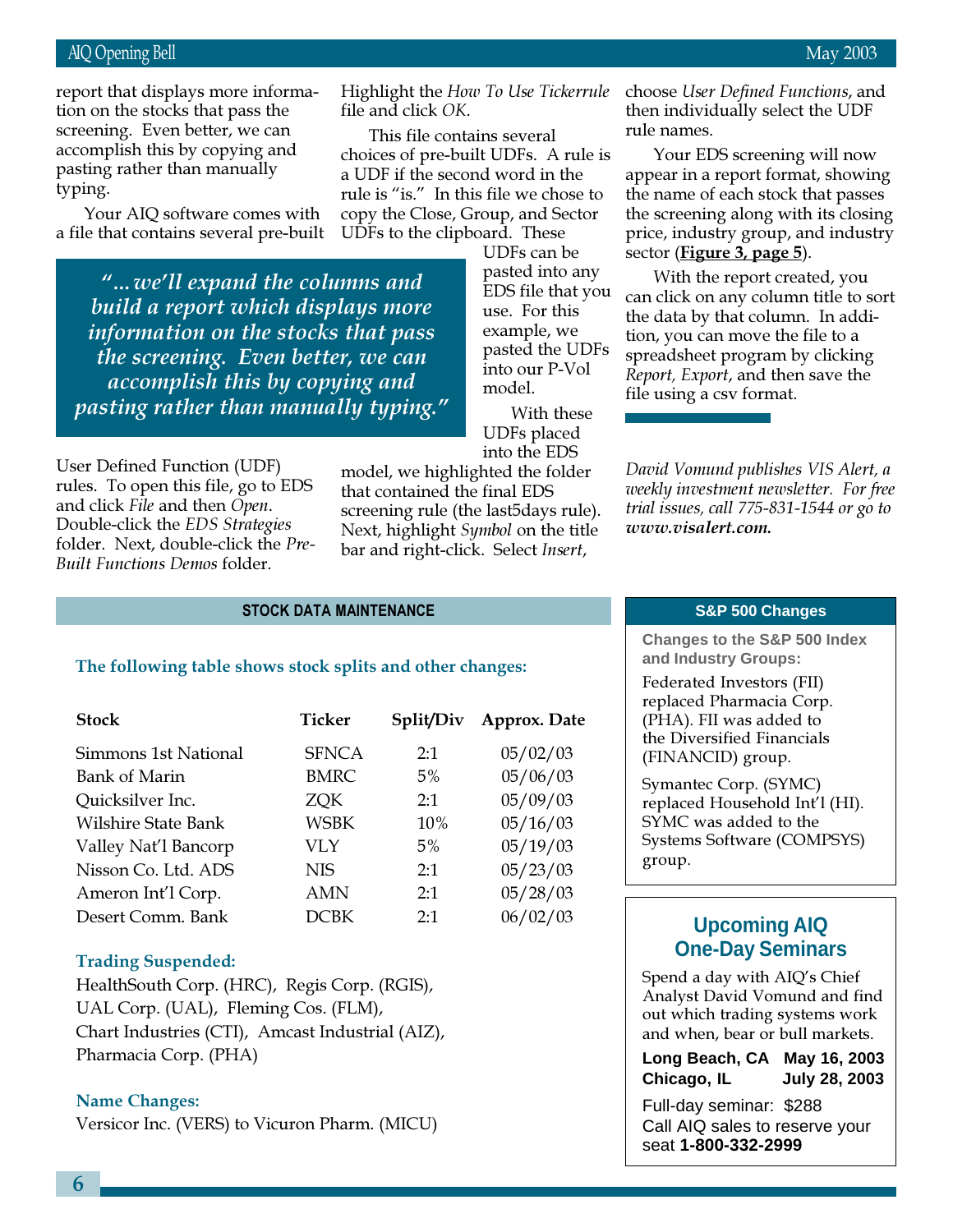## Working with Technical Indicators

# Worth Watching – The Positive and Negative Volume Index Indicators

#### By David Vomund

here is an interesting development in today's market where two indicators that have very similar development in<br>
today's market where<br>
two indicators that<br>
have very similar<br>
calculations are moving in opposite directions. While the market has moved sideways for most of this year, the Positive Volume Index is rallying and is hitting new highs. Meanwhile, the Negative Volume Index is falling and is hitting new lows.

The Positive Volume Index (P-Vol) and Negative Volume Index (N-Vol) are cumulative indexes. This means that each day you either add or subtract the price rate of change for that day to the previous day's sum.

In the case of P-Vol, if today's volume is less than yesterday's, don't add anything. If today's volume is greater, however, then add today's price rate of change.



Figure 1. Market chart of Nasdag 100 index with P-Vol and N-Vol indicators displayed in lower window. Note that two indicators are diverging while price is moving sideways.

volume is less than yesterday's. Price rate of change can be found

"These two indicators are not widely followed by technicians…For help, we turned to Stock Market Logic, written by Normal Fosback in the mid-1980s…Fosback determined that when the trend of N-Vol is up, there is a  $96\%$ probability that it is a bull market. When the trend for P-Vol is up, there is a 79% chance that it is a bull market."

P-Vol is based on the premise that "volume is the fuel to sustain rallies."

For N-Vol, add today's price rate of change only if today's

by: (Today's close – Yesterday's close)/

> Yesterday's close

As with other summation indicators, the actual numerical values that you see in the indicator

column depend upon how many total periods of data are available for accumulation. The value of the indicator can be compared to the value of other stocks only if both

stocks have the same start date. Otherwise, you are comparing apples to oranges.

More important than the value is the trend of the indicator. On the chart, look for the overall trend, non-confirmations and divergences. Both indicators compare the current value to a moving average. AIQ uses a 21-day moving average as the default.

**Figure 1** shows a chart of a market that we created using the Nasdaq 100 index. Volume was calculated based on the activity of the 100 stocks that comprise the index. Normally the P-Vol and N-Vol indicators can show brief divergences but the divergences are resolved after a few weeks time. Current activity is very

7